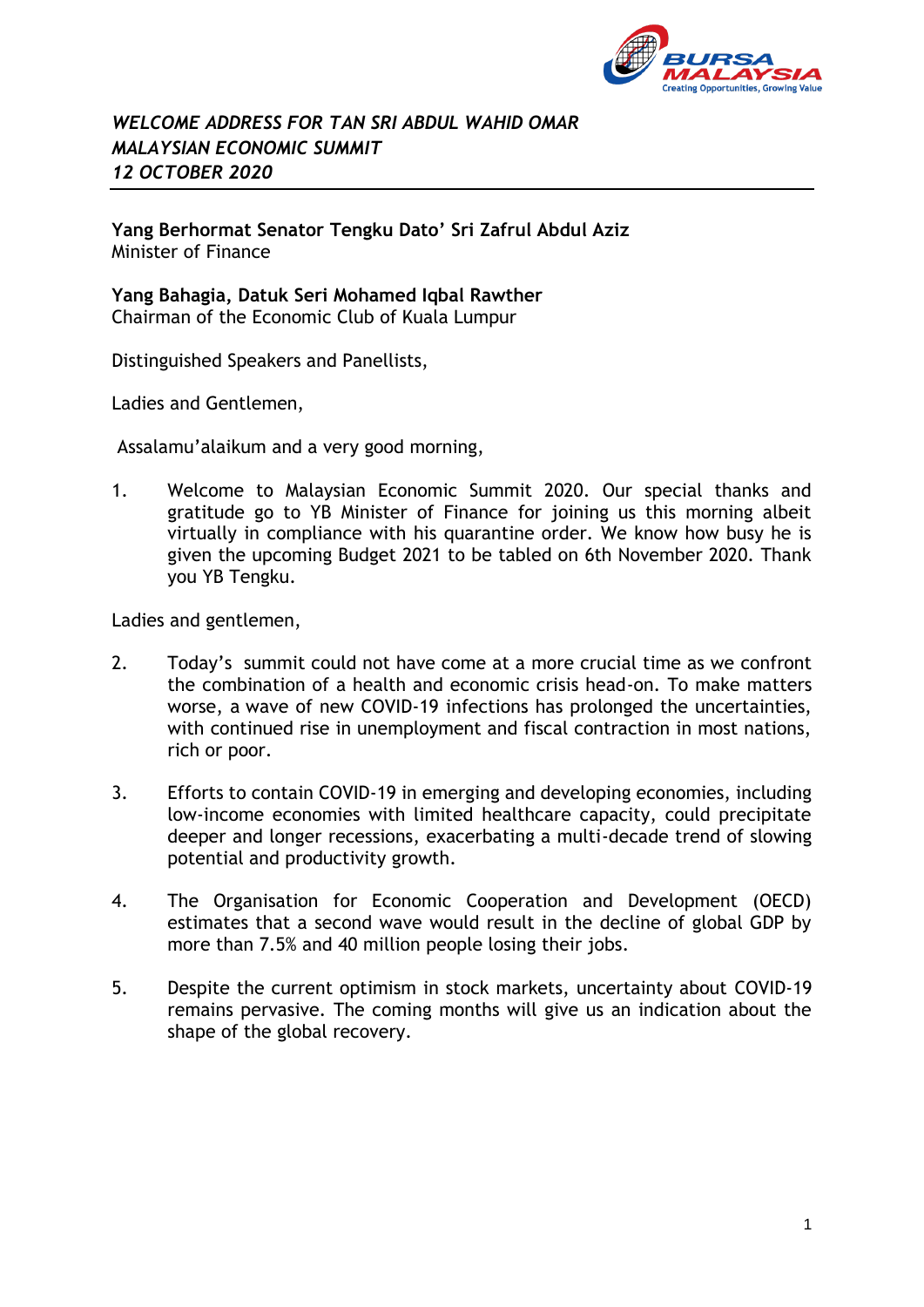## **Malaysia has entered into this crisis from a position of strength**

Ladies and gentlemen

6. We must admit that none of us saw this global pandemic coming. But Alhamdullilah, Malaysia entered into this pandemic from a position of strength. Solid fundamentals built over the years have accorded us some resilience to deal with such shocks on several counts:-

First, our healthcare system has demonstrated robustness and resilience during this crisis.

Second, our diversified sources of growth and external trade structure has helped mitigate domestic and external developments.

Third, The continued presence of domestic and institutional investors as well as our deep and liquid financial markets, remain supportive of an orderly financial market condition.

- 7. And the multi-pronged approach by the Government, Bank Negara, the Securities Commission and the private sector in responding concertedly and swiftly have helped us endure and recover to some extent from the economic impact of the COVID-19 pandemic.
- 8. The signs have been positive. Key indicators, such as wholesale and retail trade, industrial production and exports, have rebounded significantly since the economy resumed in early May and the start of the recovery MCO effective from 10 June 2010.
- 9. According to the Department of Statistics, the year-on-year June GDP estimates show that the contraction of 3.2% was far less severe compared to April's contraction of 28.6%. And Malaysia's external trade performance has generally improved and even registered positive growth in June and July, averaging almost 6%.
- 10. Notably, whilst 2020 GDP is expected to contract by -3.5% to -5.5% , there is consensus that growth in 2021 will be stronger, with Bank Negara projecting a range between 5.5% to 8.0%, and World Bank projecting a GDP growth between 6.3% and 6.5%.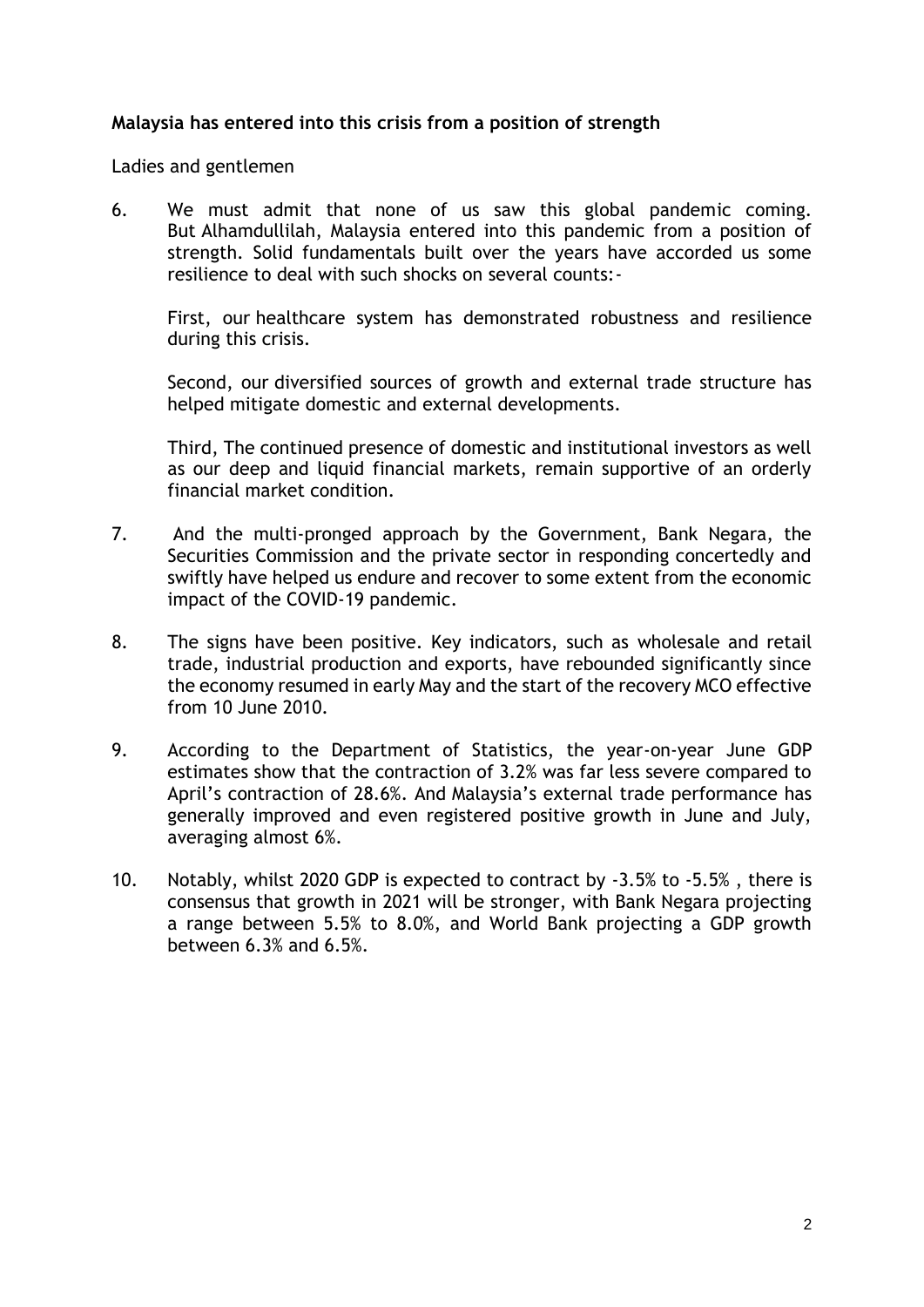## **Economic recovery still subjected to downside risks**

11. But are we really out of the woods yet? How strong and sustainable will the recovery be? Admittedly, the pace and strength of our recovery are still subjected to several downside risks.

Firstly, the global economic conditions remain weak with The World Bank projecting global 2020 GDP contraction of -5.2%.

Secondly, global infection numbers continue to surge, and further waves of infections could lead to the re-imposition of lockdowns and other containment measures.

Third, weaknesses in our labour market conditions could weigh on private consumption. The latest unemployment rate of 4.7% in July 2020, although having improved from 5.3% in May, remains elevated.

Fourth, the re-escalation of trade tensions between major economies could cause renewed disruption to trade and pose additional challenges to the global economy.

## **Corporate Reforms and the importance of PLCs to Perform**

Ladies and Gentlemen,

- 12. With the recession having significant effects on potential output, reforms that bolster long-term growth prospects will be essential.
- 13. The latest Rating Agency Malaysia Business Confidence Survey has indicated that SMEs and micro-businesses still need supportive policies to stay afloat as they continue to face short-term financial liquidity challenges amid the COVID-19 pandemic.
- 14. Similarly, lacklustre corporate earnings in recent years are now further weakened by the impact of the COVID-19 pandemic.
- 15. While the performance of PLCs had generally been on an upward trend between 2004 to 2015, PLCs have shown a decline in key profitability and several growth ratios thereafter. Catalysts are needed to help businesses emerge stronger and quicker from the COVID-19 crisis and be future-ready, especially with the intensifying competition globally.
- 16. Fast action is also needed to ensure domestic companies remain competitive on a regional and global scale and become catalysts for Malaysia's transition towards becoming a developed market and high value-added, high-income economy.